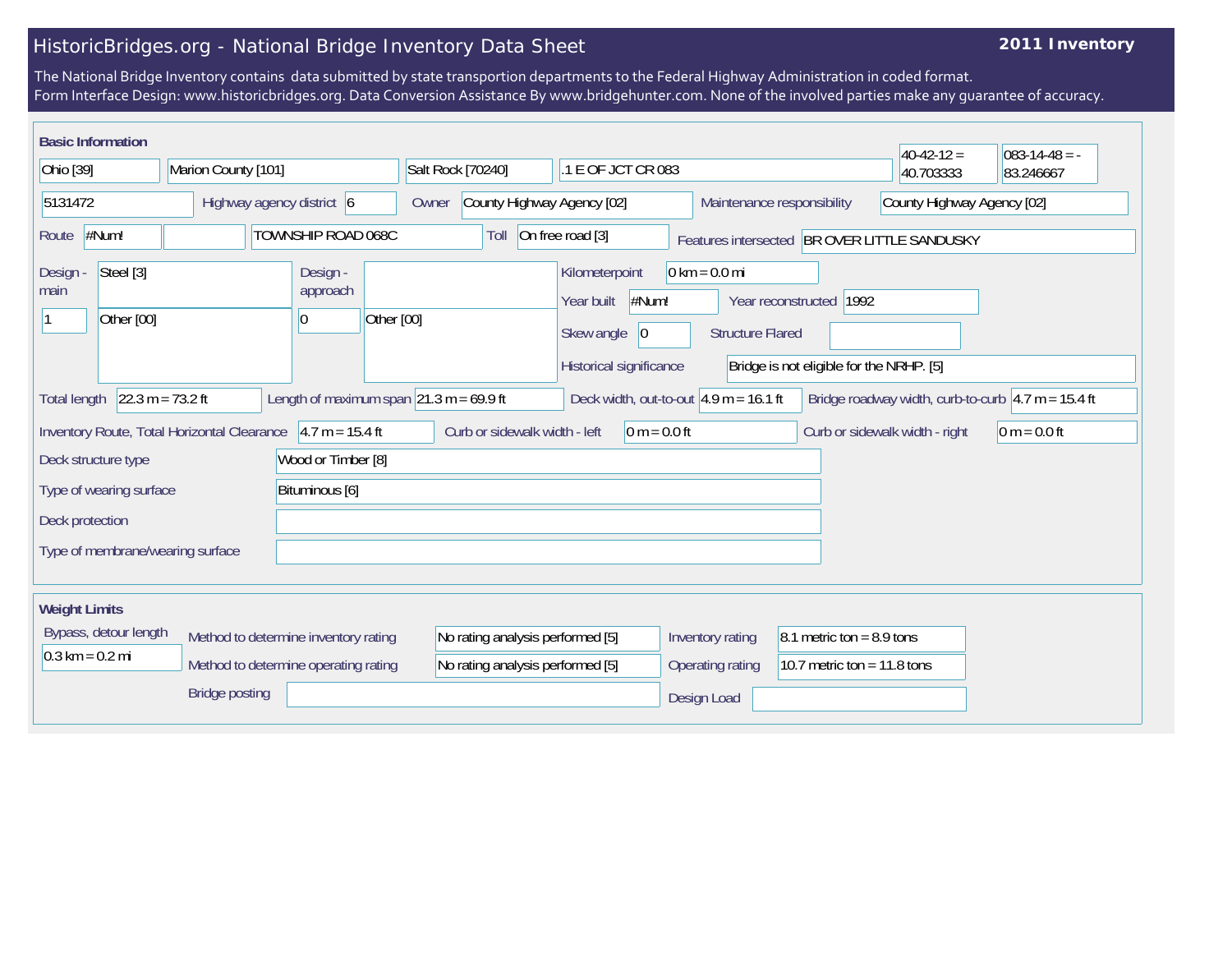| <b>Functional Details</b>                                                              |                                                                                         |
|----------------------------------------------------------------------------------------|-----------------------------------------------------------------------------------------|
| $ 40\rangle$<br>Average daily truck traffi   0<br>Average Daily Traffic                | Year 1990<br>Future average daily traffic<br>56<br>2027<br>%<br>Year                    |
| Road classification<br>Local (Rural) [09]                                              | Approach roadway width<br>$4.9 m = 16.1 ft$<br>Lanes on structure  1                    |
| Type of service on bridge Highway [1]                                                  | Direction of traffic One lane bridge for 2 - way traffic [3]<br>Bridge median           |
| Parallel structure designation<br>No parallel structure exists. [N]                    |                                                                                         |
| Waterway [5]<br>Type of service under bridge                                           | Navigation control<br> 0 <br>Lanes under structure                                      |
| $0 = N/A$<br>Navigation vertical clearanc                                              | Navigation horizontal clearance $ 0 = N/A$                                              |
| Minimum navigation vertical clearance, vertical lift bridge                            | Minimum vertical clearance over bridge roadway<br>$99.99 m = 328.1 ft$                  |
| Minimum lateral underclearance reference feature Feature not a highway or railroad [N] |                                                                                         |
| Minimum lateral underclearance on right $0 = N/A$                                      | Minimum lateral underclearance on left $0 = N/A$                                        |
| Minimum Vertical Underclearance $ 0 = N/A$                                             | Minimum vertical underclearance reference feature Feature not a highway or railroad [N] |
| Appraisal ratings - underclearances N/A [N]                                            |                                                                                         |
|                                                                                        |                                                                                         |
| <b>Repair and Replacement Plans</b>                                                    |                                                                                         |
| Type of work to be performed                                                           | Work done by                                                                            |
|                                                                                        | Bridge improvement cost<br>Roadway improvement cost                                     |
|                                                                                        | Length of structure improvement<br>Total project cost                                   |
|                                                                                        | Year of improvement cost estimate                                                       |
|                                                                                        | Border bridge - state<br>Border bridge - percent responsibility of other state          |
|                                                                                        | Border bridge - structure number                                                        |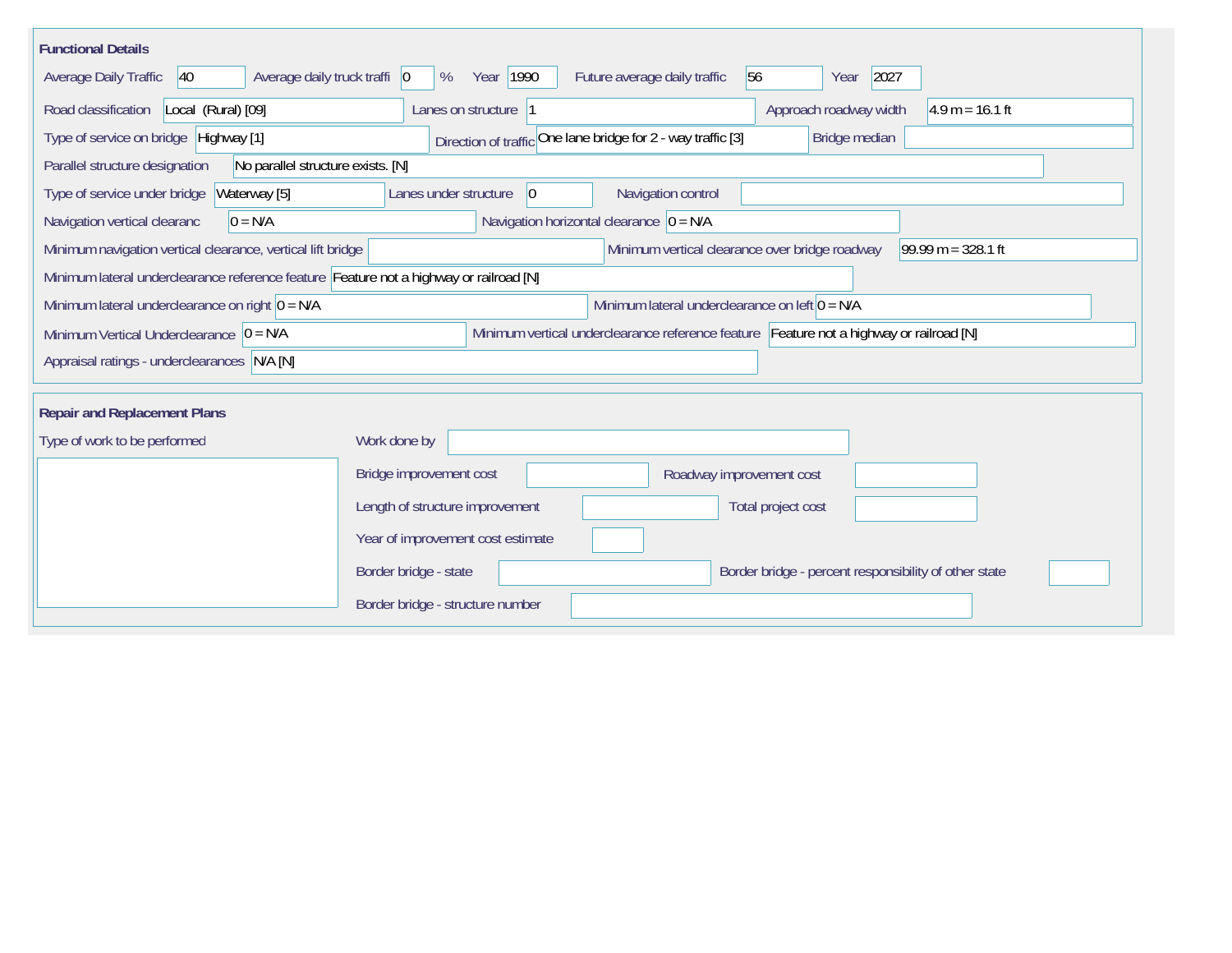| <b>Inspection and Sufficiency</b>                                   |                                       |                                                                                            |                                                                                                              |  |                                          |                                                                                                                          |  |  |
|---------------------------------------------------------------------|---------------------------------------|--------------------------------------------------------------------------------------------|--------------------------------------------------------------------------------------------------------------|--|------------------------------------------|--------------------------------------------------------------------------------------------------------------------------|--|--|
| Posted for load [P]<br>Structure status                             |                                       |                                                                                            | Basically intolerable requiring high priority of corrrective action [3]<br>Appraisal ratings -<br>structural |  |                                          |                                                                                                                          |  |  |
| Condition ratings - superstructur                                   | Fair [5]                              |                                                                                            | Appraisal ratings -<br>roadway alignment                                                                     |  |                                          |                                                                                                                          |  |  |
| Condition ratings - substructure                                    | Good [7]                              |                                                                                            | Appraisal ratings -                                                                                          |  | Better than present minimum criteria [7] |                                                                                                                          |  |  |
| Condition ratings - deck                                            | Satisfactory [6]                      |                                                                                            | deck geometry                                                                                                |  |                                          |                                                                                                                          |  |  |
| Scour                                                               |                                       | Bridge foundations determined to be stable for assessed or calculated scour condition. [5] |                                                                                                              |  |                                          |                                                                                                                          |  |  |
| Channel and channel protection                                      |                                       | Banks and/or channel have minor amounts of drift. [7]                                      |                                                                                                              |  |                                          | Bank protection is in need of minor repairs. River control devices and embankment protection have a little minor damage. |  |  |
| Appraisal ratings - water adequacy                                  |                                       | Equal to present minimum criteria [6]                                                      |                                                                                                              |  | <b>Status evaluation</b>                 | Functionally obsolete [2]                                                                                                |  |  |
| Pier or abutment protection                                         |                                       |                                                                                            |                                                                                                              |  | Sufficiency rating                       | 37                                                                                                                       |  |  |
| Not applicable. Used if structure is not a culvert. [N]<br>Culverts |                                       |                                                                                            |                                                                                                              |  |                                          |                                                                                                                          |  |  |
| Traffic safety features - railings                                  |                                       |                                                                                            | Inpected feature meets currently acceptable standards. [1]                                                   |  |                                          |                                                                                                                          |  |  |
| Traffic safety features - transitions                               |                                       |                                                                                            | Inpected feature meets currently acceptable standards. [1]                                                   |  |                                          |                                                                                                                          |  |  |
| Traffic safety features - approach guardrail                        |                                       |                                                                                            | Inpected feature meets currently acceptable standards. [1]                                                   |  |                                          |                                                                                                                          |  |  |
| Traffic safety features - approach guardrail ends                   |                                       | Inpected feature meets currently acceptable standards. [1]                                 |                                                                                                              |  |                                          |                                                                                                                          |  |  |
| August 2010 [0810]<br>Inspection date                               | 12<br>Designated inspection frequency |                                                                                            | <b>Months</b>                                                                                                |  |                                          |                                                                                                                          |  |  |
| Not needed [N]<br>Underwater inspection                             |                                       | Underwater inspection date                                                                 |                                                                                                              |  |                                          |                                                                                                                          |  |  |
| Fracture critical inspection<br>Every year [Y12]                    |                                       |                                                                                            | Fracture critical inspection date<br>August 2010 [0810]                                                      |  |                                          |                                                                                                                          |  |  |
| Other special inspection                                            | Not needed [N]                        |                                                                                            | Other special inspection date                                                                                |  |                                          |                                                                                                                          |  |  |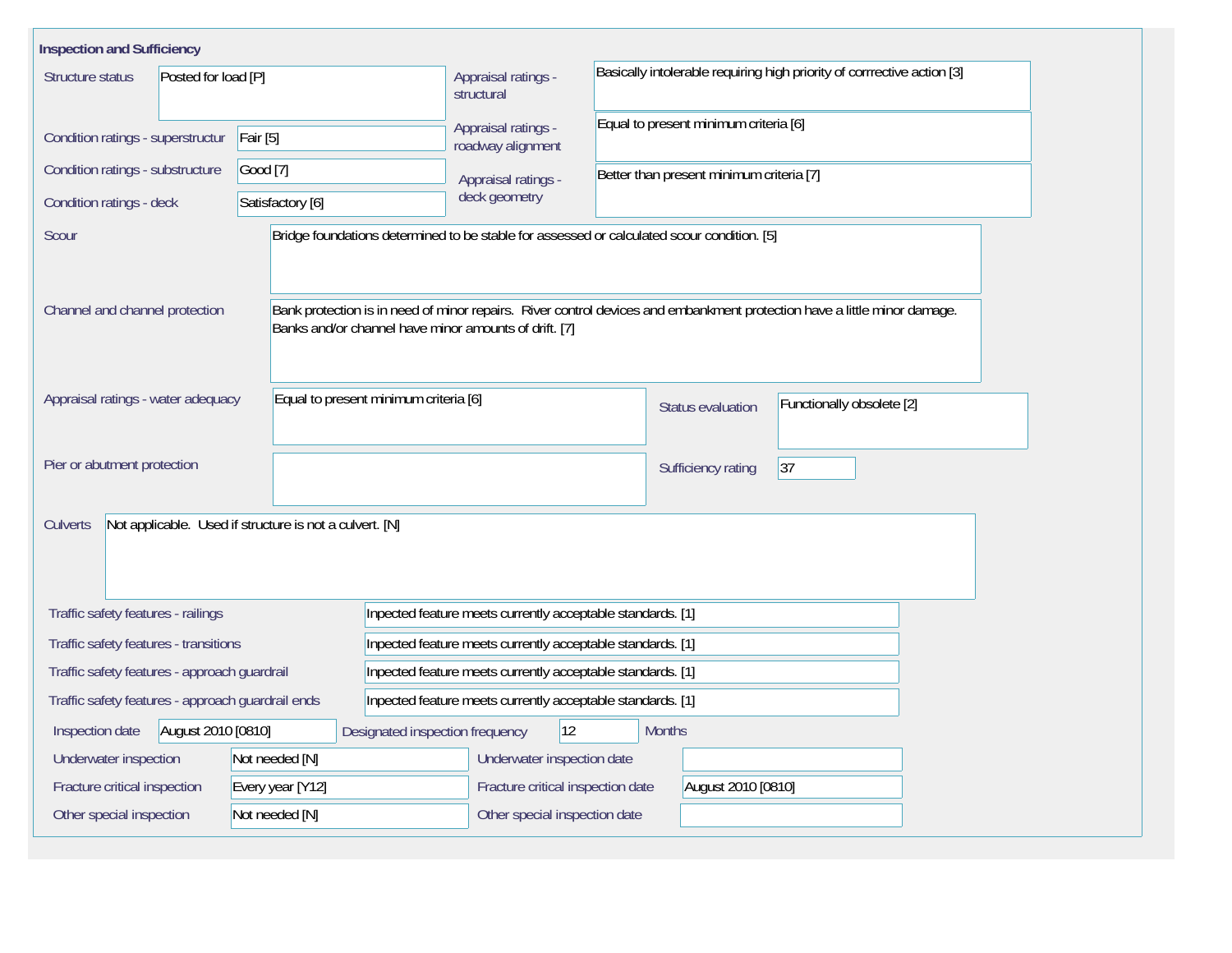## STATE OF OHIO DEPARTMENT OF TRANSPORTATION **BRIDGE INSPECTION REPORT**

BR-86 REV 02-95

| <b>Structure File Number</b><br>UNIT<br>CO<br><b>ROUTE</b><br>District 06 Bridge Type <b>STEEL/TRUSS/PONY (TRUSS)</b><br><b>15 BR OVER LITTLE SANDUSKY</b><br><b>Type Service</b><br>1<br>$THCK = 3.0$<br><b>DECK</b><br>Out/Out 16.1<br>$\overline{2}$<br>1. Floor<br>2. Wearing Surface<br>2-LAMINATED TIMBER STRIP 8<br>6-BITUM (ASPHLT CONCRT)<br>W.S. Date = $01/01/1992$<br>N-NONE<br>3. Curbs, Sidewalks, Walkways<br>N-NONE 9<br>4. Median<br>1<br>5. Railing<br>6-STEEL POST & STEEL PAN 10<br>6. Drainage<br>1-OVER THE SIDE (W/O DRI<br>7. Expansion Joints<br>N-NONE 11<br>8. Summary<br><b>SUPERSTRUCTURE</b><br>MAX.SPAN=70<br>$\mathbf{1}$<br>10. Beams/Girders/Slab<br>9. Alignment<br>N-N/A (CULVERTS, TRUSSES<br>12<br>TOT.LGTH=73<br>11. Diaphragms or Crossframes<br>12. Joists/Stringers<br>13<br>13. Floor Beams<br>14. Floor Beam Connections<br>14<br>$\overline{2}$<br>16. Diagonals<br>15. Verticals<br>15<br>$\mathbf{2}$<br>17. End Posts<br>18. Top Chord<br>16<br>$\overline{2}$<br>19. Lower Chord<br>20. Lower Lateral Bracing<br>17<br>21. Top Lateral Bracing<br>22. Sway Bracing<br>18<br>A-SLIDING (OTHER)<br>23. Portals<br>24. Bearing Devices<br>N-NONE<br>19<br>26. Arch Columns or Hangers<br>25. Arch<br>20<br>$TYPE = 0 - OTHER$<br>$DATE = 01/01/1974$<br>27. Spandrel Walls<br>28. Protective Coating System<br>21<br>30. Fatigue Prone Connections<br>29. Pins/Hangers/Hinges<br>22<br>S<br>32. Summary<br>31. Live Load Response<br>23<br><b>SUBSTRUCTURE</b><br>2-CONCRETE<br>PIERS=0<br>$SPANS = 1$<br>$\mathbf{2}$<br>2-CONCRETE 24<br>34. Abutment Seats<br>33. Abutments<br>$\mathsf{TYPE} = \mathsf{N}\text{-}\mathsf{NONE}$ 25<br>36. Pier Seats<br>35. Piers<br>ABUTMENT:=SPREAD / SPREAD<br>37. Backwalls<br>38. Wingwalls<br>26<br>40. Scour<br>39. Fenders and Dolphins<br>5-STABLE: SCOUR WITHIN L 60<br>27<br>41. Slope Protection<br>N-NONE 28<br>DIVE DT=N/A<br>42. Summary<br><b>CULVERTS</b><br>43. General<br>44. Alignment<br>29<br>45. Shape<br>46. Seams<br>30<br>48. Scour<br>47. Headwalls or Endwalls<br>31<br>49.<br>50. Summary<br>32<br>N-NONE<br><b>CHANNEL</b><br>1<br>51. Alignment<br>52. Protection<br>33<br>$\overline{2}$<br>54. Summary<br>53. Waterway Adequacy<br>34<br><b>APPROACHES</b><br>2<br>55. Pavement<br>2-BITUMINOUS 35<br>56. Approach Slabs<br>$\mathbf{1}$<br>57. Guardrail<br>58. Relief Joints<br>0-OTHER 36<br>2 | Date Built 07/01/1900 - 1992                            |
|----------------------------------------------------------------------------------------------------------------------------------------------------------------------------------------------------------------------------------------------------------------------------------------------------------------------------------------------------------------------------------------------------------------------------------------------------------------------------------------------------------------------------------------------------------------------------------------------------------------------------------------------------------------------------------------------------------------------------------------------------------------------------------------------------------------------------------------------------------------------------------------------------------------------------------------------------------------------------------------------------------------------------------------------------------------------------------------------------------------------------------------------------------------------------------------------------------------------------------------------------------------------------------------------------------------------------------------------------------------------------------------------------------------------------------------------------------------------------------------------------------------------------------------------------------------------------------------------------------------------------------------------------------------------------------------------------------------------------------------------------------------------------------------------------------------------------------------------------------------------------------------------------------------------------------------------------------------------------------------------------------------------------------------------------------------------------------------------------------------------------------------------------------------------------------------------------------------------------------------------------------------------------------------------------------------------------------------------------------------------------------------------------------------------|---------------------------------------------------------|
|                                                                                                                                                                                                                                                                                                                                                                                                                                                                                                                                                                                                                                                                                                                                                                                                                                                                                                                                                                                                                                                                                                                                                                                                                                                                                                                                                                                                                                                                                                                                                                                                                                                                                                                                                                                                                                                                                                                                                                                                                                                                                                                                                                                                                                                                                                                                                                                                                      | <b>MAR</b>                                              |
|                                                                                                                                                                                                                                                                                                                                                                                                                                                                                                                                                                                                                                                                                                                                                                                                                                                                                                                                                                                                                                                                                                                                                                                                                                                                                                                                                                                                                                                                                                                                                                                                                                                                                                                                                                                                                                                                                                                                                                                                                                                                                                                                                                                                                                                                                                                                                                                                                      |                                                         |
|                                                                                                                                                                                                                                                                                                                                                                                                                                                                                                                                                                                                                                                                                                                                                                                                                                                                                                                                                                                                                                                                                                                                                                                                                                                                                                                                                                                                                                                                                                                                                                                                                                                                                                                                                                                                                                                                                                                                                                                                                                                                                                                                                                                                                                                                                                                                                                                                                      | $\overline{2}$<br>41                                    |
|                                                                                                                                                                                                                                                                                                                                                                                                                                                                                                                                                                                                                                                                                                                                                                                                                                                                                                                                                                                                                                                                                                                                                                                                                                                                                                                                                                                                                                                                                                                                                                                                                                                                                                                                                                                                                                                                                                                                                                                                                                                                                                                                                                                                                                                                                                                                                                                                                      |                                                         |
|                                                                                                                                                                                                                                                                                                                                                                                                                                                                                                                                                                                                                                                                                                                                                                                                                                                                                                                                                                                                                                                                                                                                                                                                                                                                                                                                                                                                                                                                                                                                                                                                                                                                                                                                                                                                                                                                                                                                                                                                                                                                                                                                                                                                                                                                                                                                                                                                                      | 42                                                      |
|                                                                                                                                                                                                                                                                                                                                                                                                                                                                                                                                                                                                                                                                                                                                                                                                                                                                                                                                                                                                                                                                                                                                                                                                                                                                                                                                                                                                                                                                                                                                                                                                                                                                                                                                                                                                                                                                                                                                                                                                                                                                                                                                                                                                                                                                                                                                                                                                                      |                                                         |
|                                                                                                                                                                                                                                                                                                                                                                                                                                                                                                                                                                                                                                                                                                                                                                                                                                                                                                                                                                                                                                                                                                                                                                                                                                                                                                                                                                                                                                                                                                                                                                                                                                                                                                                                                                                                                                                                                                                                                                                                                                                                                                                                                                                                                                                                                                                                                                                                                      | 43                                                      |
|                                                                                                                                                                                                                                                                                                                                                                                                                                                                                                                                                                                                                                                                                                                                                                                                                                                                                                                                                                                                                                                                                                                                                                                                                                                                                                                                                                                                                                                                                                                                                                                                                                                                                                                                                                                                                                                                                                                                                                                                                                                                                                                                                                                                                                                                                                                                                                                                                      | 6<br>44                                                 |
|                                                                                                                                                                                                                                                                                                                                                                                                                                                                                                                                                                                                                                                                                                                                                                                                                                                                                                                                                                                                                                                                                                                                                                                                                                                                                                                                                                                                                                                                                                                                                                                                                                                                                                                                                                                                                                                                                                                                                                                                                                                                                                                                                                                                                                                                                                                                                                                                                      |                                                         |
|                                                                                                                                                                                                                                                                                                                                                                                                                                                                                                                                                                                                                                                                                                                                                                                                                                                                                                                                                                                                                                                                                                                                                                                                                                                                                                                                                                                                                                                                                                                                                                                                                                                                                                                                                                                                                                                                                                                                                                                                                                                                                                                                                                                                                                                                                                                                                                                                                      | 45                                                      |
|                                                                                                                                                                                                                                                                                                                                                                                                                                                                                                                                                                                                                                                                                                                                                                                                                                                                                                                                                                                                                                                                                                                                                                                                                                                                                                                                                                                                                                                                                                                                                                                                                                                                                                                                                                                                                                                                                                                                                                                                                                                                                                                                                                                                                                                                                                                                                                                                                      |                                                         |
|                                                                                                                                                                                                                                                                                                                                                                                                                                                                                                                                                                                                                                                                                                                                                                                                                                                                                                                                                                                                                                                                                                                                                                                                                                                                                                                                                                                                                                                                                                                                                                                                                                                                                                                                                                                                                                                                                                                                                                                                                                                                                                                                                                                                                                                                                                                                                                                                                      | $\overline{2}$<br>46                                    |
|                                                                                                                                                                                                                                                                                                                                                                                                                                                                                                                                                                                                                                                                                                                                                                                                                                                                                                                                                                                                                                                                                                                                                                                                                                                                                                                                                                                                                                                                                                                                                                                                                                                                                                                                                                                                                                                                                                                                                                                                                                                                                                                                                                                                                                                                                                                                                                                                                      | 2                                                       |
|                                                                                                                                                                                                                                                                                                                                                                                                                                                                                                                                                                                                                                                                                                                                                                                                                                                                                                                                                                                                                                                                                                                                                                                                                                                                                                                                                                                                                                                                                                                                                                                                                                                                                                                                                                                                                                                                                                                                                                                                                                                                                                                                                                                                                                                                                                                                                                                                                      | 47                                                      |
|                                                                                                                                                                                                                                                                                                                                                                                                                                                                                                                                                                                                                                                                                                                                                                                                                                                                                                                                                                                                                                                                                                                                                                                                                                                                                                                                                                                                                                                                                                                                                                                                                                                                                                                                                                                                                                                                                                                                                                                                                                                                                                                                                                                                                                                                                                                                                                                                                      | $\overline{c}$                                          |
|                                                                                                                                                                                                                                                                                                                                                                                                                                                                                                                                                                                                                                                                                                                                                                                                                                                                                                                                                                                                                                                                                                                                                                                                                                                                                                                                                                                                                                                                                                                                                                                                                                                                                                                                                                                                                                                                                                                                                                                                                                                                                                                                                                                                                                                                                                                                                                                                                      | 48                                                      |
|                                                                                                                                                                                                                                                                                                                                                                                                                                                                                                                                                                                                                                                                                                                                                                                                                                                                                                                                                                                                                                                                                                                                                                                                                                                                                                                                                                                                                                                                                                                                                                                                                                                                                                                                                                                                                                                                                                                                                                                                                                                                                                                                                                                                                                                                                                                                                                                                                      | $\overline{2}$<br>49                                    |
|                                                                                                                                                                                                                                                                                                                                                                                                                                                                                                                                                                                                                                                                                                                                                                                                                                                                                                                                                                                                                                                                                                                                                                                                                                                                                                                                                                                                                                                                                                                                                                                                                                                                                                                                                                                                                                                                                                                                                                                                                                                                                                                                                                                                                                                                                                                                                                                                                      |                                                         |
|                                                                                                                                                                                                                                                                                                                                                                                                                                                                                                                                                                                                                                                                                                                                                                                                                                                                                                                                                                                                                                                                                                                                                                                                                                                                                                                                                                                                                                                                                                                                                                                                                                                                                                                                                                                                                                                                                                                                                                                                                                                                                                                                                                                                                                                                                                                                                                                                                      | 50                                                      |
|                                                                                                                                                                                                                                                                                                                                                                                                                                                                                                                                                                                                                                                                                                                                                                                                                                                                                                                                                                                                                                                                                                                                                                                                                                                                                                                                                                                                                                                                                                                                                                                                                                                                                                                                                                                                                                                                                                                                                                                                                                                                                                                                                                                                                                                                                                                                                                                                                      |                                                         |
|                                                                                                                                                                                                                                                                                                                                                                                                                                                                                                                                                                                                                                                                                                                                                                                                                                                                                                                                                                                                                                                                                                                                                                                                                                                                                                                                                                                                                                                                                                                                                                                                                                                                                                                                                                                                                                                                                                                                                                                                                                                                                                                                                                                                                                                                                                                                                                                                                      | 51                                                      |
|                                                                                                                                                                                                                                                                                                                                                                                                                                                                                                                                                                                                                                                                                                                                                                                                                                                                                                                                                                                                                                                                                                                                                                                                                                                                                                                                                                                                                                                                                                                                                                                                                                                                                                                                                                                                                                                                                                                                                                                                                                                                                                                                                                                                                                                                                                                                                                                                                      | 2                                                       |
|                                                                                                                                                                                                                                                                                                                                                                                                                                                                                                                                                                                                                                                                                                                                                                                                                                                                                                                                                                                                                                                                                                                                                                                                                                                                                                                                                                                                                                                                                                                                                                                                                                                                                                                                                                                                                                                                                                                                                                                                                                                                                                                                                                                                                                                                                                                                                                                                                      | 52                                                      |
|                                                                                                                                                                                                                                                                                                                                                                                                                                                                                                                                                                                                                                                                                                                                                                                                                                                                                                                                                                                                                                                                                                                                                                                                                                                                                                                                                                                                                                                                                                                                                                                                                                                                                                                                                                                                                                                                                                                                                                                                                                                                                                                                                                                                                                                                                                                                                                                                                      | 53                                                      |
|                                                                                                                                                                                                                                                                                                                                                                                                                                                                                                                                                                                                                                                                                                                                                                                                                                                                                                                                                                                                                                                                                                                                                                                                                                                                                                                                                                                                                                                                                                                                                                                                                                                                                                                                                                                                                                                                                                                                                                                                                                                                                                                                                                                                                                                                                                                                                                                                                      | 2                                                       |
|                                                                                                                                                                                                                                                                                                                                                                                                                                                                                                                                                                                                                                                                                                                                                                                                                                                                                                                                                                                                                                                                                                                                                                                                                                                                                                                                                                                                                                                                                                                                                                                                                                                                                                                                                                                                                                                                                                                                                                                                                                                                                                                                                                                                                                                                                                                                                                                                                      | 54                                                      |
|                                                                                                                                                                                                                                                                                                                                                                                                                                                                                                                                                                                                                                                                                                                                                                                                                                                                                                                                                                                                                                                                                                                                                                                                                                                                                                                                                                                                                                                                                                                                                                                                                                                                                                                                                                                                                                                                                                                                                                                                                                                                                                                                                                                                                                                                                                                                                                                                                      |                                                         |
|                                                                                                                                                                                                                                                                                                                                                                                                                                                                                                                                                                                                                                                                                                                                                                                                                                                                                                                                                                                                                                                                                                                                                                                                                                                                                                                                                                                                                                                                                                                                                                                                                                                                                                                                                                                                                                                                                                                                                                                                                                                                                                                                                                                                                                                                                                                                                                                                                      | 55                                                      |
|                                                                                                                                                                                                                                                                                                                                                                                                                                                                                                                                                                                                                                                                                                                                                                                                                                                                                                                                                                                                                                                                                                                                                                                                                                                                                                                                                                                                                                                                                                                                                                                                                                                                                                                                                                                                                                                                                                                                                                                                                                                                                                                                                                                                                                                                                                                                                                                                                      | 5                                                       |
|                                                                                                                                                                                                                                                                                                                                                                                                                                                                                                                                                                                                                                                                                                                                                                                                                                                                                                                                                                                                                                                                                                                                                                                                                                                                                                                                                                                                                                                                                                                                                                                                                                                                                                                                                                                                                                                                                                                                                                                                                                                                                                                                                                                                                                                                                                                                                                                                                      | 56                                                      |
|                                                                                                                                                                                                                                                                                                                                                                                                                                                                                                                                                                                                                                                                                                                                                                                                                                                                                                                                                                                                                                                                                                                                                                                                                                                                                                                                                                                                                                                                                                                                                                                                                                                                                                                                                                                                                                                                                                                                                                                                                                                                                                                                                                                                                                                                                                                                                                                                                      | $\overline{2}$                                          |
|                                                                                                                                                                                                                                                                                                                                                                                                                                                                                                                                                                                                                                                                                                                                                                                                                                                                                                                                                                                                                                                                                                                                                                                                                                                                                                                                                                                                                                                                                                                                                                                                                                                                                                                                                                                                                                                                                                                                                                                                                                                                                                                                                                                                                                                                                                                                                                                                                      | 57                                                      |
|                                                                                                                                                                                                                                                                                                                                                                                                                                                                                                                                                                                                                                                                                                                                                                                                                                                                                                                                                                                                                                                                                                                                                                                                                                                                                                                                                                                                                                                                                                                                                                                                                                                                                                                                                                                                                                                                                                                                                                                                                                                                                                                                                                                                                                                                                                                                                                                                                      | 58                                                      |
|                                                                                                                                                                                                                                                                                                                                                                                                                                                                                                                                                                                                                                                                                                                                                                                                                                                                                                                                                                                                                                                                                                                                                                                                                                                                                                                                                                                                                                                                                                                                                                                                                                                                                                                                                                                                                                                                                                                                                                                                                                                                                                                                                                                                                                                                                                                                                                                                                      |                                                         |
|                                                                                                                                                                                                                                                                                                                                                                                                                                                                                                                                                                                                                                                                                                                                                                                                                                                                                                                                                                                                                                                                                                                                                                                                                                                                                                                                                                                                                                                                                                                                                                                                                                                                                                                                                                                                                                                                                                                                                                                                                                                                                                                                                                                                                                                                                                                                                                                                                      | $\overline{c}$<br>59                                    |
|                                                                                                                                                                                                                                                                                                                                                                                                                                                                                                                                                                                                                                                                                                                                                                                                                                                                                                                                                                                                                                                                                                                                                                                                                                                                                                                                                                                                                                                                                                                                                                                                                                                                                                                                                                                                                                                                                                                                                                                                                                                                                                                                                                                                                                                                                                                                                                                                                      | -1<br>1                                                 |
|                                                                                                                                                                                                                                                                                                                                                                                                                                                                                                                                                                                                                                                                                                                                                                                                                                                                                                                                                                                                                                                                                                                                                                                                                                                                                                                                                                                                                                                                                                                                                                                                                                                                                                                                                                                                                                                                                                                                                                                                                                                                                                                                                                                                                                                                                                                                                                                                                      |                                                         |
|                                                                                                                                                                                                                                                                                                                                                                                                                                                                                                                                                                                                                                                                                                                                                                                                                                                                                                                                                                                                                                                                                                                                                                                                                                                                                                                                                                                                                                                                                                                                                                                                                                                                                                                                                                                                                                                                                                                                                                                                                                                                                                                                                                                                                                                                                                                                                                                                                      | $\overline{7}$                                          |
|                                                                                                                                                                                                                                                                                                                                                                                                                                                                                                                                                                                                                                                                                                                                                                                                                                                                                                                                                                                                                                                                                                                                                                                                                                                                                                                                                                                                                                                                                                                                                                                                                                                                                                                                                                                                                                                                                                                                                                                                                                                                                                                                                                                                                                                                                                                                                                                                                      | 62                                                      |
|                                                                                                                                                                                                                                                                                                                                                                                                                                                                                                                                                                                                                                                                                                                                                                                                                                                                                                                                                                                                                                                                                                                                                                                                                                                                                                                                                                                                                                                                                                                                                                                                                                                                                                                                                                                                                                                                                                                                                                                                                                                                                                                                                                                                                                                                                                                                                                                                                      |                                                         |
|                                                                                                                                                                                                                                                                                                                                                                                                                                                                                                                                                                                                                                                                                                                                                                                                                                                                                                                                                                                                                                                                                                                                                                                                                                                                                                                                                                                                                                                                                                                                                                                                                                                                                                                                                                                                                                                                                                                                                                                                                                                                                                                                                                                                                                                                                                                                                                                                                      | 63                                                      |
|                                                                                                                                                                                                                                                                                                                                                                                                                                                                                                                                                                                                                                                                                                                                                                                                                                                                                                                                                                                                                                                                                                                                                                                                                                                                                                                                                                                                                                                                                                                                                                                                                                                                                                                                                                                                                                                                                                                                                                                                                                                                                                                                                                                                                                                                                                                                                                                                                      | 64                                                      |
|                                                                                                                                                                                                                                                                                                                                                                                                                                                                                                                                                                                                                                                                                                                                                                                                                                                                                                                                                                                                                                                                                                                                                                                                                                                                                                                                                                                                                                                                                                                                                                                                                                                                                                                                                                                                                                                                                                                                                                                                                                                                                                                                                                                                                                                                                                                                                                                                                      |                                                         |
|                                                                                                                                                                                                                                                                                                                                                                                                                                                                                                                                                                                                                                                                                                                                                                                                                                                                                                                                                                                                                                                                                                                                                                                                                                                                                                                                                                                                                                                                                                                                                                                                                                                                                                                                                                                                                                                                                                                                                                                                                                                                                                                                                                                                                                                                                                                                                                                                                      | 65                                                      |
|                                                                                                                                                                                                                                                                                                                                                                                                                                                                                                                                                                                                                                                                                                                                                                                                                                                                                                                                                                                                                                                                                                                                                                                                                                                                                                                                                                                                                                                                                                                                                                                                                                                                                                                                                                                                                                                                                                                                                                                                                                                                                                                                                                                                                                                                                                                                                                                                                      |                                                         |
|                                                                                                                                                                                                                                                                                                                                                                                                                                                                                                                                                                                                                                                                                                                                                                                                                                                                                                                                                                                                                                                                                                                                                                                                                                                                                                                                                                                                                                                                                                                                                                                                                                                                                                                                                                                                                                                                                                                                                                                                                                                                                                                                                                                                                                                                                                                                                                                                                      | 66                                                      |
|                                                                                                                                                                                                                                                                                                                                                                                                                                                                                                                                                                                                                                                                                                                                                                                                                                                                                                                                                                                                                                                                                                                                                                                                                                                                                                                                                                                                                                                                                                                                                                                                                                                                                                                                                                                                                                                                                                                                                                                                                                                                                                                                                                                                                                                                                                                                                                                                                      |                                                         |
|                                                                                                                                                                                                                                                                                                                                                                                                                                                                                                                                                                                                                                                                                                                                                                                                                                                                                                                                                                                                                                                                                                                                                                                                                                                                                                                                                                                                                                                                                                                                                                                                                                                                                                                                                                                                                                                                                                                                                                                                                                                                                                                                                                                                                                                                                                                                                                                                                      | 67                                                      |
|                                                                                                                                                                                                                                                                                                                                                                                                                                                                                                                                                                                                                                                                                                                                                                                                                                                                                                                                                                                                                                                                                                                                                                                                                                                                                                                                                                                                                                                                                                                                                                                                                                                                                                                                                                                                                                                                                                                                                                                                                                                                                                                                                                                                                                                                                                                                                                                                                      |                                                         |
|                                                                                                                                                                                                                                                                                                                                                                                                                                                                                                                                                                                                                                                                                                                                                                                                                                                                                                                                                                                                                                                                                                                                                                                                                                                                                                                                                                                                                                                                                                                                                                                                                                                                                                                                                                                                                                                                                                                                                                                                                                                                                                                                                                                                                                                                                                                                                                                                                      | 68                                                      |
|                                                                                                                                                                                                                                                                                                                                                                                                                                                                                                                                                                                                                                                                                                                                                                                                                                                                                                                                                                                                                                                                                                                                                                                                                                                                                                                                                                                                                                                                                                                                                                                                                                                                                                                                                                                                                                                                                                                                                                                                                                                                                                                                                                                                                                                                                                                                                                                                                      | 69                                                      |
|                                                                                                                                                                                                                                                                                                                                                                                                                                                                                                                                                                                                                                                                                                                                                                                                                                                                                                                                                                                                                                                                                                                                                                                                                                                                                                                                                                                                                                                                                                                                                                                                                                                                                                                                                                                                                                                                                                                                                                                                                                                                                                                                                                                                                                                                                                                                                                                                                      |                                                         |
|                                                                                                                                                                                                                                                                                                                                                                                                                                                                                                                                                                                                                                                                                                                                                                                                                                                                                                                                                                                                                                                                                                                                                                                                                                                                                                                                                                                                                                                                                                                                                                                                                                                                                                                                                                                                                                                                                                                                                                                                                                                                                                                                                                                                                                                                                                                                                                                                                      | 70                                                      |
|                                                                                                                                                                                                                                                                                                                                                                                                                                                                                                                                                                                                                                                                                                                                                                                                                                                                                                                                                                                                                                                                                                                                                                                                                                                                                                                                                                                                                                                                                                                                                                                                                                                                                                                                                                                                                                                                                                                                                                                                                                                                                                                                                                                                                                                                                                                                                                                                                      | 7                                                       |
| <b>BRDG.WIDTH=15.3 37</b><br>PCT.LEGAL=45<br>59. Embankment<br>60. Summary                                                                                                                                                                                                                                                                                                                                                                                                                                                                                                                                                                                                                                                                                                                                                                                                                                                                                                                                                                                                                                                                                                                                                                                                                                                                                                                                                                                                                                                                                                                                                                                                                                                                                                                                                                                                                                                                                                                                                                                                                                                                                                                                                                                                                                                                                                                                           | 71                                                      |
| <b>GENERAL</b><br>ROUTINE.RESP: 3-COUNTY                                                                                                                                                                                                                                                                                                                                                                                                                                                                                                                                                                                                                                                                                                                                                                                                                                                                                                                                                                                                                                                                                                                                                                                                                                                                                                                                                                                                                                                                                                                                                                                                                                                                                                                                                                                                                                                                                                                                                                                                                                                                                                                                                                                                                                                                                                                                                                             | $\boldsymbol{2}$                                        |
| 61. Navigation Lights<br>62. Warning Signs<br>MAINT.RESP: 3-COUNTY<br>38                                                                                                                                                                                                                                                                                                                                                                                                                                                                                                                                                                                                                                                                                                                                                                                                                                                                                                                                                                                                                                                                                                                                                                                                                                                                                                                                                                                                                                                                                                                                                                                                                                                                                                                                                                                                                                                                                                                                                                                                                                                                                                                                                                                                                                                                                                                                             | 72                                                      |
| <b>MVC ON=9999</b><br><b>UND=0000</b>                                                                                                                                                                                                                                                                                                                                                                                                                                                                                                                                                                                                                                                                                                                                                                                                                                                                                                                                                                                                                                                                                                                                                                                                                                                                                                                                                                                                                                                                                                                                                                                                                                                                                                                                                                                                                                                                                                                                                                                                                                                                                                                                                                                                                                                                                                                                                                                |                                                         |
| 63. Sign Supports<br>64. Utilities<br>39                                                                                                                                                                                                                                                                                                                                                                                                                                                                                                                                                                                                                                                                                                                                                                                                                                                                                                                                                                                                                                                                                                                                                                                                                                                                                                                                                                                                                                                                                                                                                                                                                                                                                                                                                                                                                                                                                                                                                                                                                                                                                                                                                                                                                                                                                                                                                                             | 73<br>OND                                               |
| N<br>66. General Appraisal & Operational Status<br>65. Vertical Clearance<br>40                                                                                                                                                                                                                                                                                                                                                                                                                                                                                                                                                                                                                                                                                                                                                                                                                                                                                                                                                                                                                                                                                                                                                                                                                                                                                                                                                                                                                                                                                                                                                                                                                                                                                                                                                                                                                                                                                                                                                                                                                                                                                                                                                                                                                                                                                                                                      | $5$   P<br>74                                           |
| 67. INSPECTED BY<br>68. REVIEWED BY                                                                                                                                                                                                                                                                                                                                                                                                                                                                                                                                                                                                                                                                                                                                                                                                                                                                                                                                                                                                                                                                                                                                                                                                                                                                                                                                                                                                                                                                                                                                                                                                                                                                                                                                                                                                                                                                                                                                                                                                                                                                                                                                                                                                                                                                                                                                                                                  |                                                         |
|                                                                                                                                                                                                                                                                                                                                                                                                                                                                                                                                                                                                                                                                                                                                                                                                                                                                                                                                                                                                                                                                                                                                                                                                                                                                                                                                                                                                                                                                                                                                                                                                                                                                                                                                                                                                                                                                                                                                                                                                                                                                                                                                                                                                                                                                                                                                                                                                                      |                                                         |
| $\mathsf{B}$<br>$\sqrt{5}$<br>D<br>$\mathbf{3}$<br>$\bf8$<br>$\overline{7}$<br>0<br>$5 \mid$<br>6<br>$\begin{array}{c} \n\end{array}$<br>7<br>4<br>J                                                                                                                                                                                                                                                                                                                                                                                                                                                                                                                                                                                                                                                                                                                                                                                                                                                                                                                                                                                                                                                                                                                                                                                                                                                                                                                                                                                                                                                                                                                                                                                                                                                                                                                                                                                                                                                                                                                                                                                                                                                                                                                                                                                                                                                                 | B                                                       |
| <b>78 INITIALS</b><br>SIGNED<br>76 PE<br>81 PE<br><b>SIGNED</b>                                                                                                                                                                                                                                                                                                                                                                                                                                                                                                                                                                                                                                                                                                                                                                                                                                                                                                                                                                                                                                                                                                                                                                                                                                                                                                                                                                                                                                                                                                                                                                                                                                                                                                                                                                                                                                                                                                                                                                                                                                                                                                                                                                                                                                                                                                                                                      | <b>83 INITIALS</b>                                      |
| DOT 2852                                                                                                                                                                                                                                                                                                                                                                                                                                                                                                                                                                                                                                                                                                                                                                                                                                                                                                                                                                                                                                                                                                                                                                                                                                                                                                                                                                                                                                                                                                                                                                                                                                                                                                                                                                                                                                                                                                                                                                                                                                                                                                                                                                                                                                                                                                                                                                                                             |                                                         |
| $0 \ 6 \ 1 \ 1$<br>9<br>N<br>$\mathsf{O}\xspace$<br>$\mathbf{1}$<br>$\mathbf{1}$<br>$\overline{1}$<br>$\overline{1}$<br>$N$   $N$<br>$9^{\circ}$<br>$\mathbf 0$<br>$\mathbf{1}$<br>0<br>DECK AREA 1,173<br>Date<br>Date<br>92<br>86<br>91<br>69 Survey<br>99<br>100                                                                                                                                                                                                                                                                                                                                                                                                                                                                                                                                                                                                                                                                                                                                                                                                                                                                                                                                                                                                                                                                                                                                                                                                                                                                                                                                                                                                                                                                                                                                                                                                                                                                                                                                                                                                                                                                                                                                                                                                                                                                                                                                                  | $\overline{7}$<br>$\mathbf{1}$<br>$\overline{1}$<br>105 |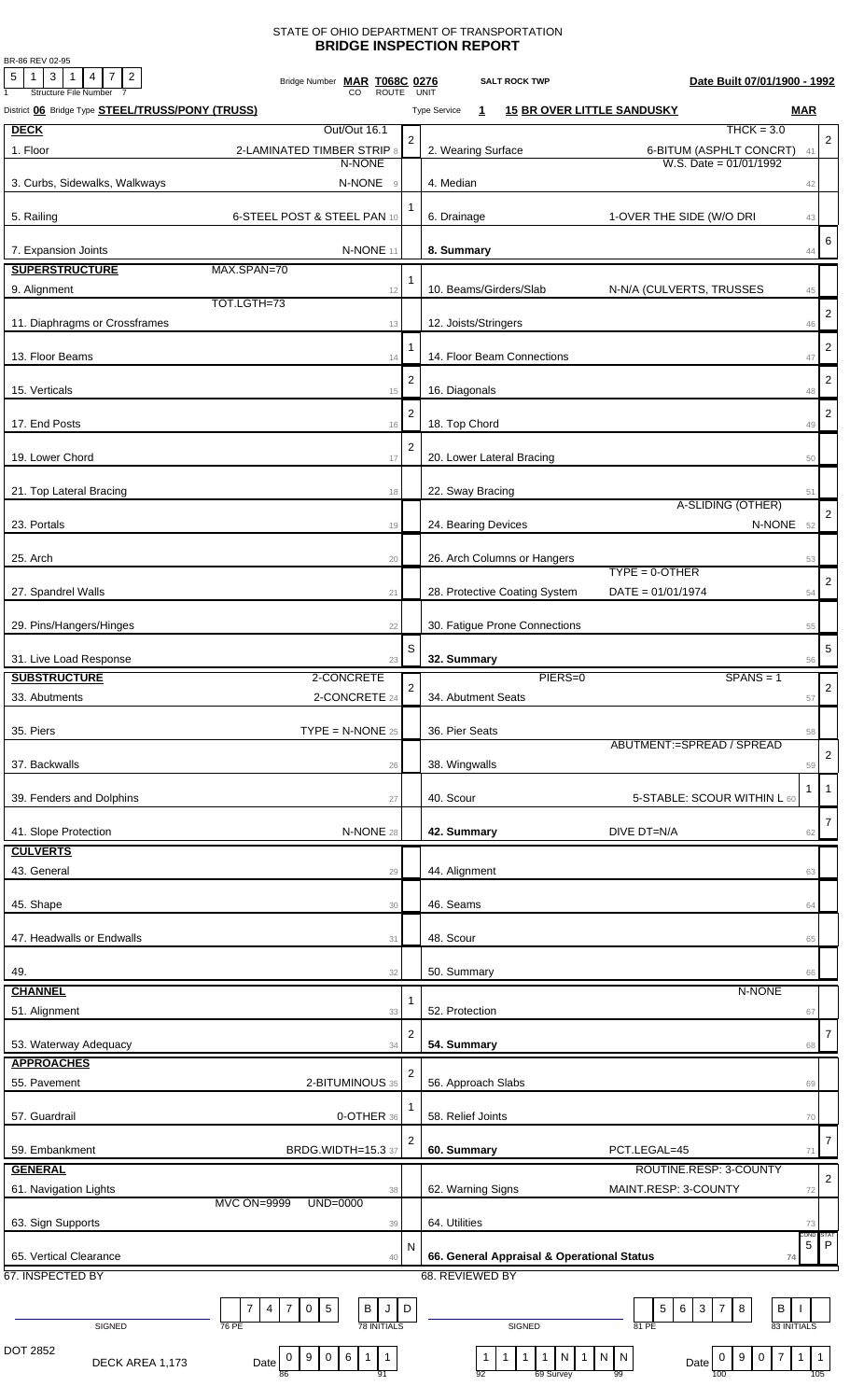| <b>BRIDGE INSPECTION REPORT</b>                  |                                       |                             |                                |  |  |  |  |  |  |
|--------------------------------------------------|---------------------------------------|-----------------------------|--------------------------------|--|--|--|--|--|--|
| BR-86 REV 02-95                                  |                                       |                             |                                |  |  |  |  |  |  |
| Structure File Number                            | Date Built 07/01/1900 - 1992          |                             |                                |  |  |  |  |  |  |
| District 06 Bridge Type STEEL/TRUSS/PONY (TRUSS) |                                       | <b>Type Service</b><br>1 15 | <b>BR OVER LITTLE SANDUSKY</b> |  |  |  |  |  |  |
| 00                                               | NO REMARKS FOUND FOR THIS INSPECTION. |                             |                                |  |  |  |  |  |  |

STATE OF OHIO DEPARTMENT OF TRANSPORTATION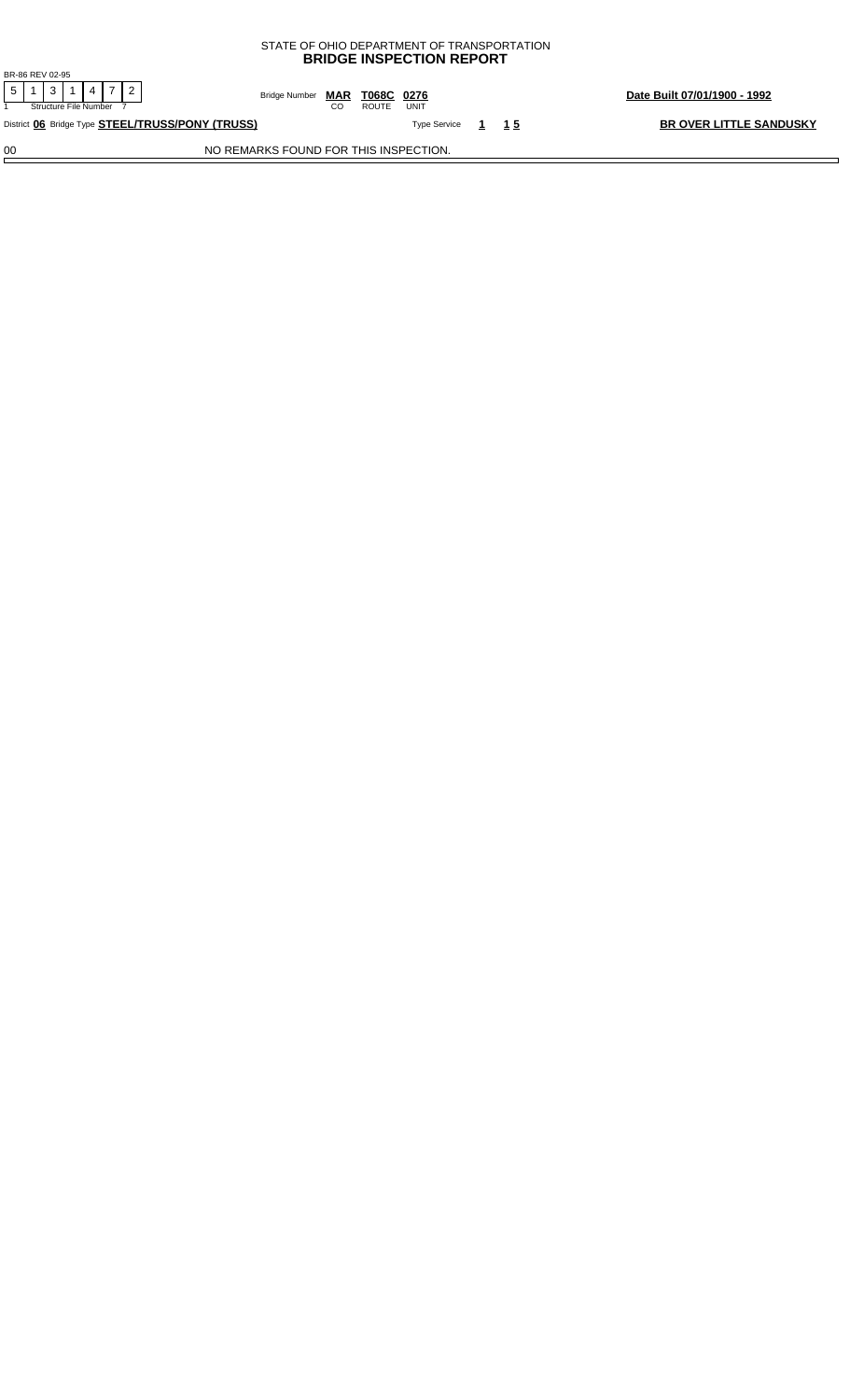| Unit of Measure: English<br>Structure File Number 5131472<br>Sufficiency Rating: 31.0 fo                                                                                           |                                           |                      | <b>Bridge Inventory Information</b><br>Inventory Bridge Number: MAR T068C 0276<br>ON BR OVER LITTLE SANDUSKY |                                                                                                         |                                   | Report Date 08/21/2012 BM-191 Page: 1 of 2<br>BR. Type STEEL / TRUSS / PONY (TRUSS)<br>Date of Last Inventory Update: 10/25/2011 |  |  |
|------------------------------------------------------------------------------------------------------------------------------------------------------------------------------------|-------------------------------------------|----------------------|--------------------------------------------------------------------------------------------------------------|---------------------------------------------------------------------------------------------------------|-----------------------------------|----------------------------------------------------------------------------------------------------------------------------------|--|--|
| District: 06<br>(2)FIPS Code: SALT ROCK TWP<br>(9) Direction of Traffic: ONE LANE FOR 2-WAY TRAFFIC (10) Temporary: N<br>(95) Insp: COUNTY (96) Maint: COUNTY (97) Routine: COUNTY |                                           | County <b>MARION</b> | (11) Truck Network: N                                                                                        | (101) Location: .1 E OF JCT CR 083<br>(103) Route On Bridge: TOWNSHIP<br>(100) Type Serv: (On): HIGHWAY |                                   | (102) Facility Carried: TOWNSHIP ROAD 068C<br>(104) Route Under Bridge: NON-HIGHWAY<br>$(12)$ Parallel: N<br>(Under): WATERWAY   |  |  |
|                                                                                                                                                                                    | <b>Inventory Route Data</b>               |                      | (63) Main Spans Number: 1                                                                                    | Type: STEEL / TRUSS / PONY (TRUSS)                                                                      |                                   |                                                                                                                                  |  |  |
| (3) Route On/Under: ON                                                                                                                                                             |                                           |                      | Hwy Sys: COUNTY/TOWNSHIP HIGHWAY Approach Spans Number: 0<br>Type: NONE / NONE / NONE                        |                                                                                                         |                                   |                                                                                                                                  |  |  |
| Route No.: T068C<br>Dir:                                                                                                                                                           | <b>Des: MAINLINE</b>                      | Pref:                | Total Spans: 1                                                                                               | (65) Max Span: 70 Ft                                                                                    |                                   | (66) Overall Leng: 73 Ft                                                                                                         |  |  |
| (4) Feature Intersected: BR OVER LITTLE SANDUSKY                                                                                                                                   |                                           |                      | (70) Substructure                                                                                            | (71) Foundation and Scour Information                                                                   |                                   |                                                                                                                                  |  |  |
| (5) County: MAR<br>Mileage: 0276                                                                                                                                                   | Special Desig:                            |                      | Abut-Rear Matl: CONCRETE                                                                                     | <b>Type: SOLID WALL</b>                                                                                 |                                   | Fnd: SPREAD FOOTING                                                                                                              |  |  |
| (6) Avg. Daily Traffic(ADT): 40                                                                                                                                                    | (7) ADT Year: 1990                        |                      | Abut-Fwd Matl: CONCRETE                                                                                      | Type: SOLID WALL                                                                                        |                                   | Fnd: SPREAD FOOTING                                                                                                              |  |  |
| (14) NHS: <b>NO</b> - <b>X</b><br>(8) Truck Traf: <b>0</b>                                                                                                                         | $(15)$ Corridor: N                        |                      | Pier-Pred Matl: NONE                                                                                         | Type: <b>NONE</b>                                                                                       |                                   | Fnd: NONE/NOT APPLICABLE (SUCH AS CULVERTS)                                                                                      |  |  |
| (16) Functional Class: LOCAL ROAD-RURAL                                                                                                                                            |                                           |                      | (19) Strahnt: Not Applicable Pier-Other Matl: NONE                                                           | Type: NONE                                                                                              |                                   | Fnd: NONE/NOT APPLICABLE (SUCH AS CULVERTS)                                                                                      |  |  |
|                                                                                                                                                                                    | <b>Intersected Route Data</b>             |                      | Pier-Other Matl: NONE                                                                                        | Type: NONE                                                                                              |                                   | Fnd: NONE/NOT APPLICABLE (SUCH AS CULVERTS)                                                                                      |  |  |
| (22) Route On/Under:                                                                                                                                                               | Hwy Sys:                                  |                      | No of Piers Predominate: NN                                                                                  | Other: NN                                                                                               |                                   | Other: NN                                                                                                                        |  |  |
| Route No.:<br>Dir:                                                                                                                                                                 | Des:                                      | Pref:                | (86) Stream Velocity: UUU                                                                                    | (74) Scour: STABLE: SCOUR WITHIN LIMITS OF FOOT/PILE                                                    |                                   |                                                                                                                                  |  |  |
| (23) Feature Intersected:                                                                                                                                                          |                                           |                      | (189) Dive: N Freq: 0                                                                                        | Probe: Y Freq: 12                                                                                       |                                   | (75) Chan Prot: NONE                                                                                                             |  |  |
| (24) County:<br>Mileage:                                                                                                                                                           | Special Desig:                            |                      | (189) Date of last Dive Insp:                                                                                | (152) Drainage Area: UUU Sq Mi                                                                          |                                   |                                                                                                                                  |  |  |
| (25) Avg. Daily Traffic(ADT): 0                                                                                                                                                    | (26) ADT Year:                            |                      |                                                                                                              |                                                                                                         | <b>Clearance Under the Bridge</b> |                                                                                                                                  |  |  |
| (27) Truck Traf: 0<br>(28) NHS: -                                                                                                                                                  | (29) Corridor:                            |                      | (156) Min. Horiz Under Clear:                                                                                | <b>NC: 0.0 Ft</b>                                                                                       |                                   | Card: 0.0 Ft                                                                                                                     |  |  |
| (30) Functional Class:                                                                                                                                                             |                                           |                      | (36) Strahnt: Not Applicable (157) Prac Max Vrt Under Clear:                                                 | $0.0$ Ft                                                                                                |                                   |                                                                                                                                  |  |  |
|                                                                                                                                                                                    | <b>Clearance On the Bridge</b>            |                      | (77) Min Vert Under Clear:                                                                                   | <b>NC: 0.0 Ft</b>                                                                                       |                                   | Card: 0.0 Ft                                                                                                                     |  |  |
|                                                                                                                                                                                    |                                           |                      | (78) Min Lat Under Clear:                                                                                    | NC: 0.0 / 0.0 Ft                                                                                        |                                   | Card: 0.0 / 0.0 Ft                                                                                                               |  |  |
| <b>NC: 0.0 Ft</b><br>Card: 15.3 Ft<br>(154) Min Hriz on Bridge:<br>(155) Prac Max Vert On Brg:<br>9999.9 Ft<br>(67) Min Vrt Clr On Brg:<br><b>NC: 0.0 Ft</b><br>Card: 9999.9 Ft    |                                           |                      | <b>Load Rating Information</b>                                                                               |                                                                                                         |                                   | (88-89) Appraisal                                                                                                                |  |  |
|                                                                                                                                                                                    |                                           |                      | (48) Design Load: UNKNOWN [DEFAULT]                                                                          |                                                                                                         | (Including calculated Items)      |                                                                                                                                  |  |  |
| (80) Min Latl Clr:<br>(81) Vrt Clr Lft:                                                                                                                                            | NC: 0.0 / 0.0 Ft<br>$0.0$ Ft              | Card: 0.0 / 0.0 Ft   | (83) Operating: 12 Ton                                                                                       |                                                                                                         |                                   |                                                                                                                                  |  |  |
|                                                                                                                                                                                    | <b>Structure Information</b>              |                      | Inventory: 9 Ton                                                                                             |                                                                                                         |                                   |                                                                                                                                  |  |  |
| (38) Bypass Length: 02 Miles                                                                                                                                                       |                                           |                      | Ohio Percent of Legal Load 45                                                                                |                                                                                                         | (88) Waterway Adequacy 6          |                                                                                                                                  |  |  |
| (39) Latitude: 40 Deg 42.2 Min                                                                                                                                                     | Longitude: 83 Deg 14.8 Min                |                      | Year of Rating: 2011                                                                                         |                                                                                                         | (89) Approach Alignment 6         |                                                                                                                                  |  |  |
| (40) Toll: ON FREE ROAD                                                                                                                                                            |                                           |                      | (84) Analysis: WORKING STRESS (WS)                                                                           |                                                                                                         | Calc Gen Appraisal: 3             |                                                                                                                                  |  |  |
| (41) Date Built: 07/01/1900                                                                                                                                                        | (42) Major Rehabilitation: 01/01/1992     |                      | (85) Rate Soft: BARS Analyzed by: DGB                                                                        |                                                                                                         | Calc Deck Geometry: 7             |                                                                                                                                  |  |  |
| (43)  No. Lanes On: <b>1</b>                                                                                                                                                       | No. Lanes Under: 0                        |                      | Analysis on Bars: NOT ON BARS [DEFAULT]                                                                      |                                                                                                         | Calc Underclearance: N            |                                                                                                                                  |  |  |
| (44) Horiz Curve: 00 Deg. D00M Min.                                                                                                                                                | $(45)$ Skew: 0 Deg                        |                      |                                                                                                              |                                                                                                         | <b>Approach Information</b>       |                                                                                                                                  |  |  |
| (49) App. Rdw Width: 16 Ft                                                                                                                                                         | (50) Brg. Rdw Width: 15.3 Ft              |                      | (109) Approach Guardrail: OTHER                                                                              |                                                                                                         |                                   |                                                                                                                                  |  |  |
| (51) Deck Width: 16.1 Ft                                                                                                                                                           | Deck Area: 1173 Sq. Ft                    |                      | (110) Approach Pavement: BITUMINOUS                                                                          |                                                                                                         | $(111)$ Grade: FAIR               |                                                                                                                                  |  |  |
| (52) Median Type: NONE / NON BARRIE / NO JOINT                                                                                                                                     |                                           |                      |                                                                                                              |                                                                                                         | <b>Culvert Information</b>        |                                                                                                                                  |  |  |
| (53) Bridge Median: NO MEDIAN                                                                                                                                                      |                                           |                      | (131) Culvert Type: NONE/NOT APPLICBLE                                                                       |                                                                                                         | (127) Length: 0.0 Ft              |                                                                                                                                  |  |  |
| (54) Sidewalks:                                                                                                                                                                    | (left) 0 Ft                               | (right) 0 Ft         | (129) Depth of Fill: 0.0 Ft                                                                                  |                                                                                                         |                                   | (130) Headwalls: <b>NONE</b>                                                                                                     |  |  |
| (55) Type Curb or Sidewalks:                                                                                                                                                       |                                           |                      |                                                                                                              |                                                                                                         | <b>General Information</b>        |                                                                                                                                  |  |  |
| (Left) Matl: <b>NONE</b>                                                                                                                                                           | Type: NONE                                |                      | (121) Main Member N/A (CULVERTS, TRUSSES, ETC.)                                                              |                                                                                                         |                                   | (122) Moment Plate: NONE                                                                                                         |  |  |
| (Right) Matl: <b>NONE</b>                                                                                                                                                          | Type: NONE                                |                      | (169) Expansion Joint: NONE                                                                                  |                                                                                                         |                                   |                                                                                                                                  |  |  |
| (56) Flared: N                                                                                                                                                                     | (57) Composite: non-composite             |                      | (124) Bearing Devices: SLIDING (OTHER)/NONE                                                                  |                                                                                                         |                                   |                                                                                                                                  |  |  |
| (58) Railing: STEEL POST & STEEL PANEL (DECORATIVE)                                                                                                                                |                                           |                      | (126) Navigation: Control-N                                                                                  | Vert Clr: 0.0 Ft                                                                                        |                                   | Horiz Clear:: 0.0 Ft                                                                                                             |  |  |
| (59) Deck Drainage: OVER THE SIDE (W/O DRIP STRIP)                                                                                                                                 |                                           |                      | (193) Spec Insp: N                                                                                           | Freq: 0                                                                                                 |                                   | Date:                                                                                                                            |  |  |
| (60) Deck Type: LAMINATED TIMBER STRIP                                                                                                                                             |                                           |                      | (188) Fracture Critical Insp: Y                                                                              | <b>Freq: 12</b>                                                                                         |                                   | Date: 2011-09-06                                                                                                                 |  |  |
| (61) Deck Protection: External: NONE                                                                                                                                               |                                           |                      | (138) Long Member: TWO TRUSSES (RIVETED)                                                                     |                                                                                                         |                                   | (135) Hinges: NOT APPLICABLE                                                                                                     |  |  |
| Internal: NONE                                                                                                                                                                     |                                           |                      | (141) Structural Steel Memb: A36                                                                             |                                                                                                         |                                   | (139) Framing: NONE                                                                                                              |  |  |
| (62) Wearing Surface: BITUM (ASPHLT CONCRT)                                                                                                                                        |                                           |                      |                                                                                                              |                                                                                                         |                                   | Railing: UNKNOWN                                                                                                                 |  |  |
| Thickness: 3.0 in                                                                                                                                                                  | (119) Date of Wearing Surface: 01/01/1992 |                      | Pay Wt: 0 pounds<br><b>Bridge Dedicated Name:</b>                                                            | Prime Loc: SHOP                                                                                         |                                   | Paint: OTHER                                                                                                                     |  |  |
| Slope Protection: NONE-NATURAL PROTECTION(GRASS, BUSHES)                                                                                                                           |                                           |                      |                                                                                                              |                                                                                                         |                                   |                                                                                                                                  |  |  |